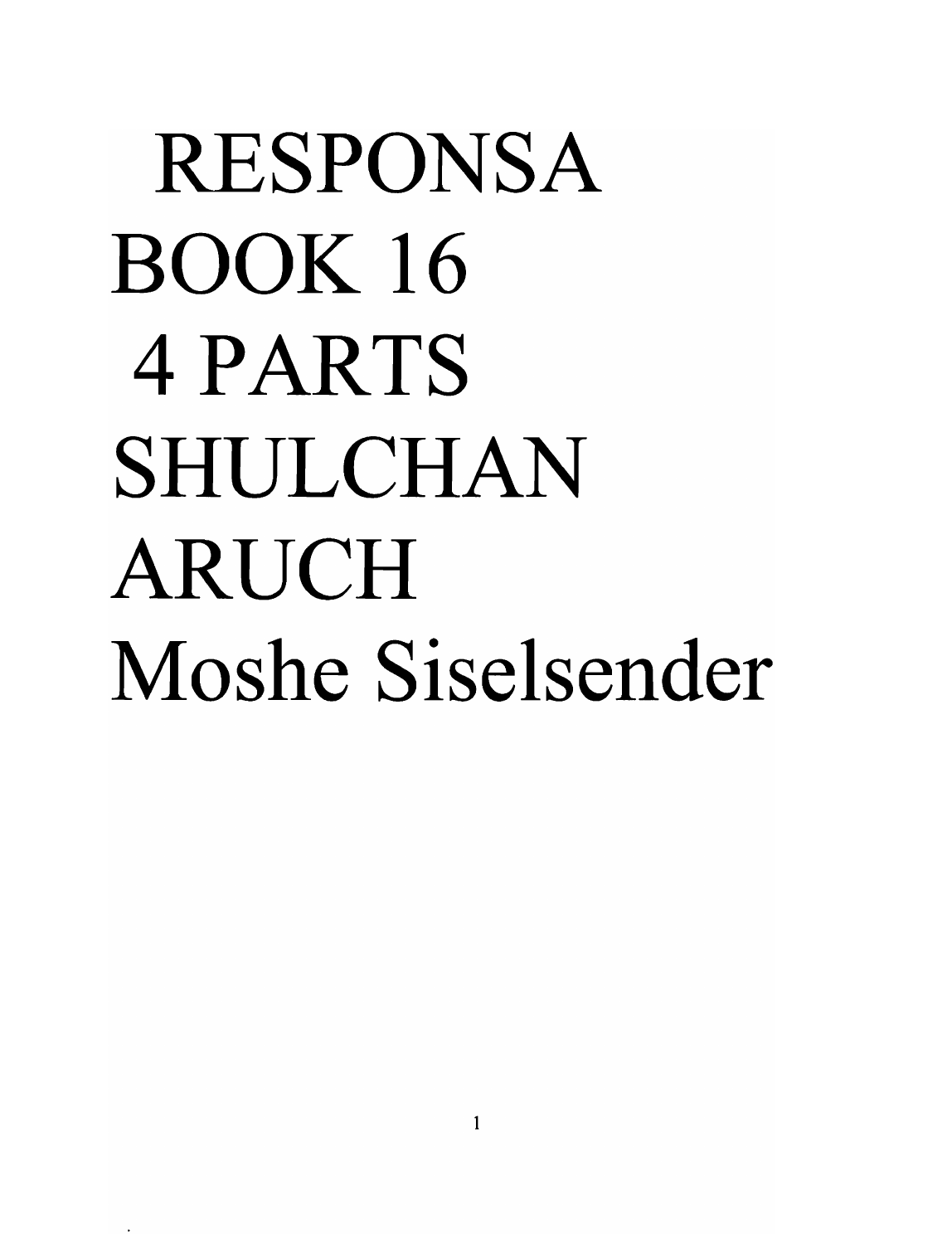chapter 1

## Question

Eretz Yisroel belongs to the Jewish people What do we do with the large Arab population?

## Response.

Eretz Yisroel is ours. It belongs to the Jews. It is ours. Some thing that belongs to me I do not have to share with an other. I do not have to worry about democracy. In all the Arab countries the country is for the Arabs. They do not worry about democracy. China does not worry about democracy. In Japan unless your parents are Japanese you can not become a citizen. The reason is in order that the Japanese should not be out numbered and voted out. The same must be applied to Eretz Yisroel. Democracy is a system invented by man to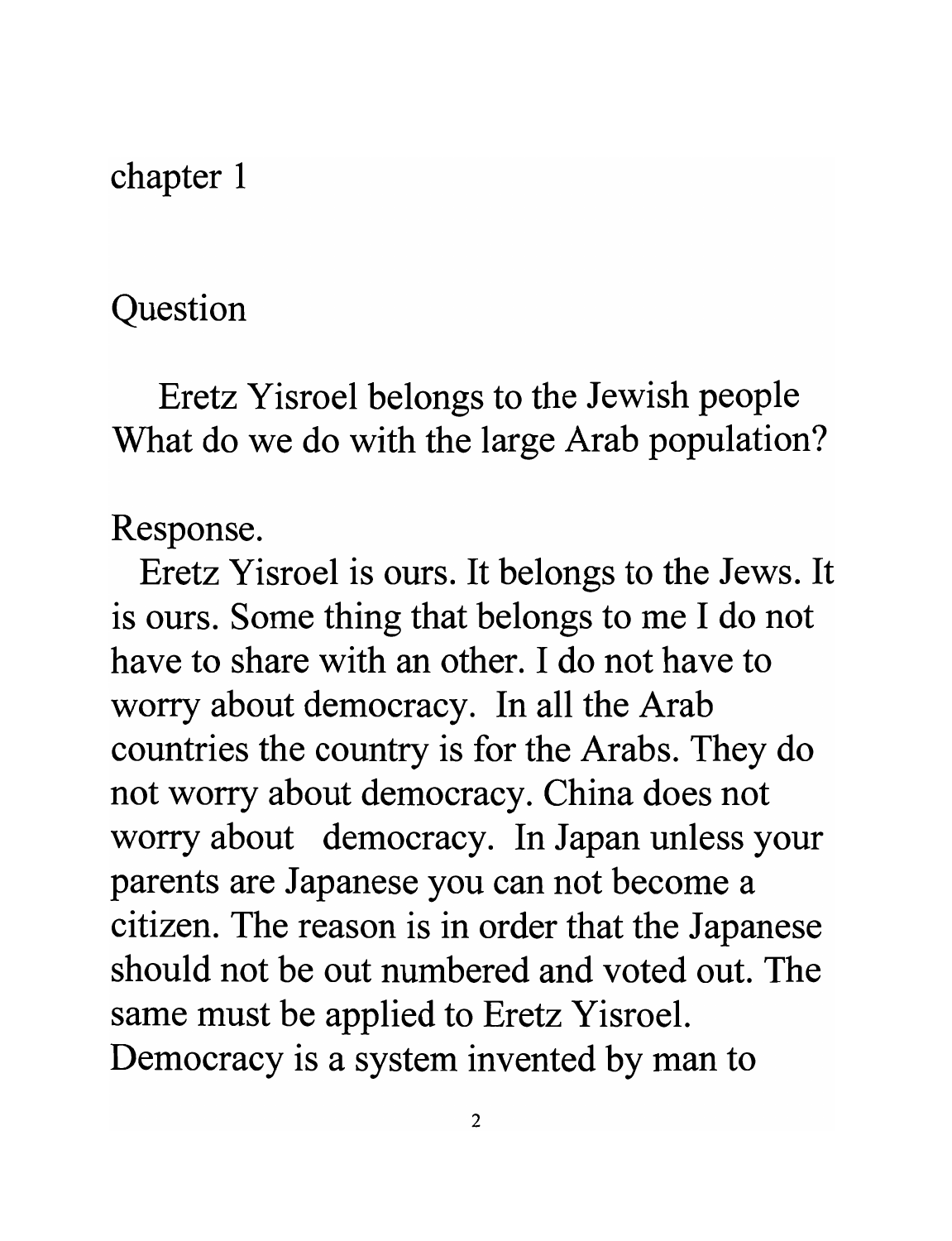serve the 3 best interests of its citizens. Democracy is not the word of God. Human survival -life- trumps all laws; not democracy.

In area C of the Oslo agreement there exists no mor than 150,000 Arabs. Let us offer them full Israeli citizenship if they so choose . If they themselves request only residential rights like many Arabs in East Jerusalem chose, then they will legally be so considered. Let us annex area C . There will be an uproar from the Europeans. They are the same people who abandoned 6 million Jews and 1 million Jewish children to the Nazis. The Europeans are equally guilty as the Nazis in the murder of all these Jews.

As a matter of fact the Europeans from the dawn of written history are the enemies of the Jews. Between 1280 and 1650 Western Europe was Juden Rein. When Jews returned to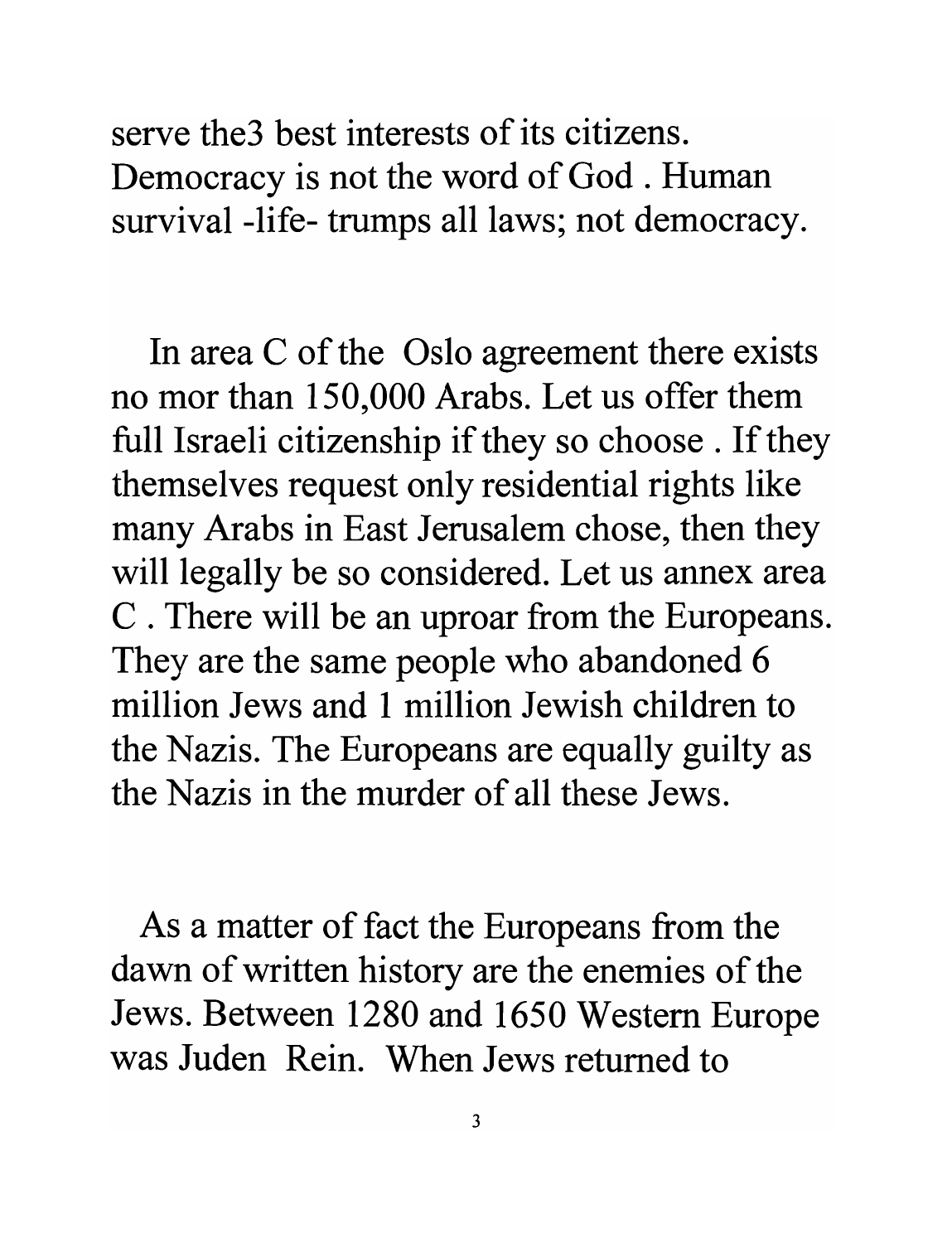England and Western Europe and were granted equality in the 1800s an earthquake was created by the anti-Semitism that erupted.

Jews have no place on this planet other than Eretz Yisroel.

In the other areas area A B Israel should grant the Arabs autonomy to govern th themselves ; but they have no right to vote in national elections .

If this is against democracy so be it. The hypocritical world should censor themselves before criticizing Israel.

They lie about the facts distort history have their own narrative about events . They confuse the ancient inhabitants Philistines , with modem day Palestinians, who inhabited the Caanan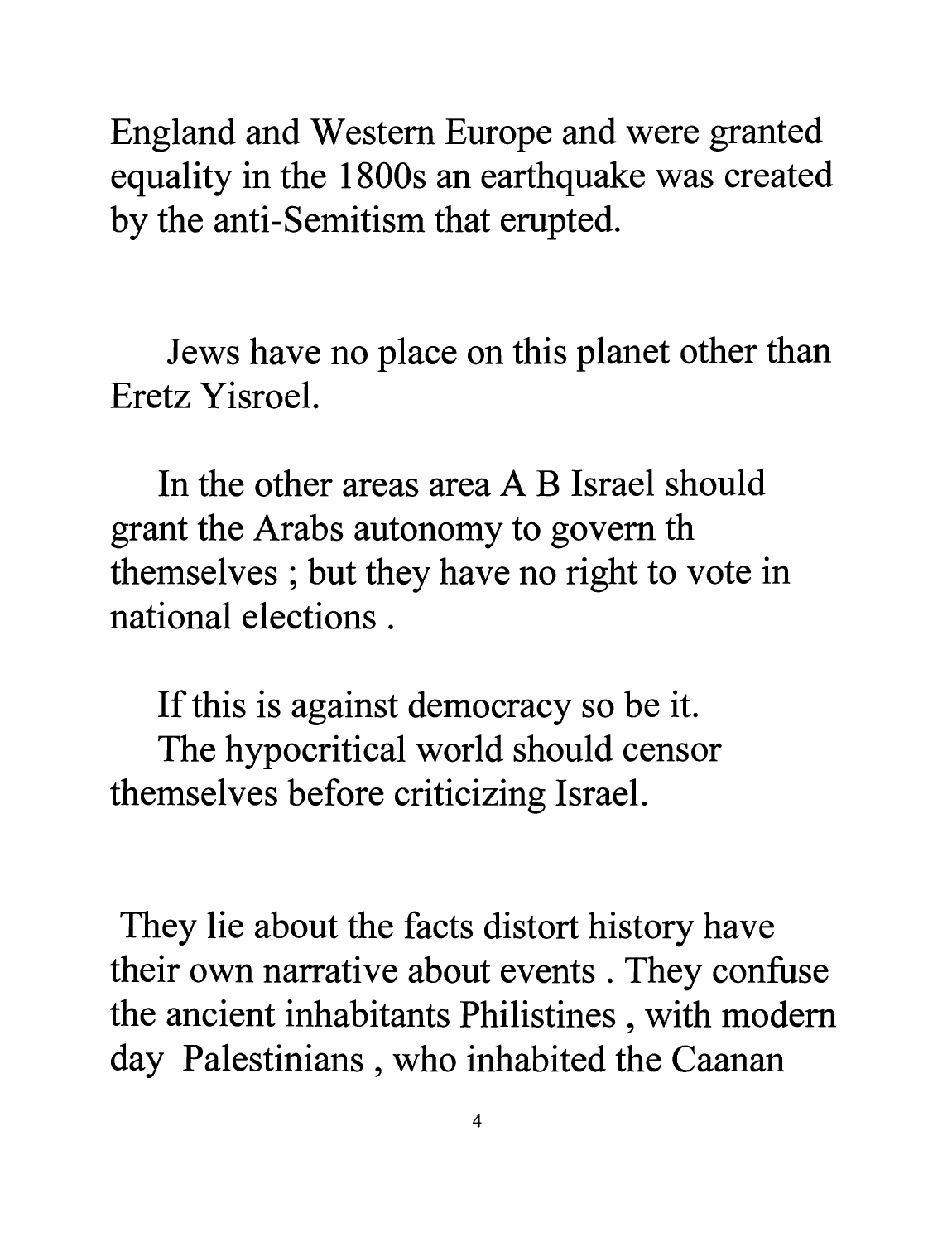before the Israelites arrived 3500 years ago.

There exists no connection at all between modem Palestinians and ancient Philistines . The Arabs in Israel have no roots at all in Israel. All of them came from Syria Lebanon Egypt the Gulf States Iraq Iran Saudi Arabia. They began coming in 1900 hen Jews arrived and established businesses. These Arabs came because the Jews provided opportunities and jobs not available in their home countries.

Mmark Twain who visited Israel in 1860 spells out the population to be found there. There were hardly any Arabs there. Jews out numbered Arabs in Jerusalem.

It is more important for Israel to take cmplete control police abd administrative in areas A and B. As a result of the Oslo agreement in 1993 the Arabs have police and administrative control in area A and administrative control in area B . As a result the Arabs for the last 20 years have